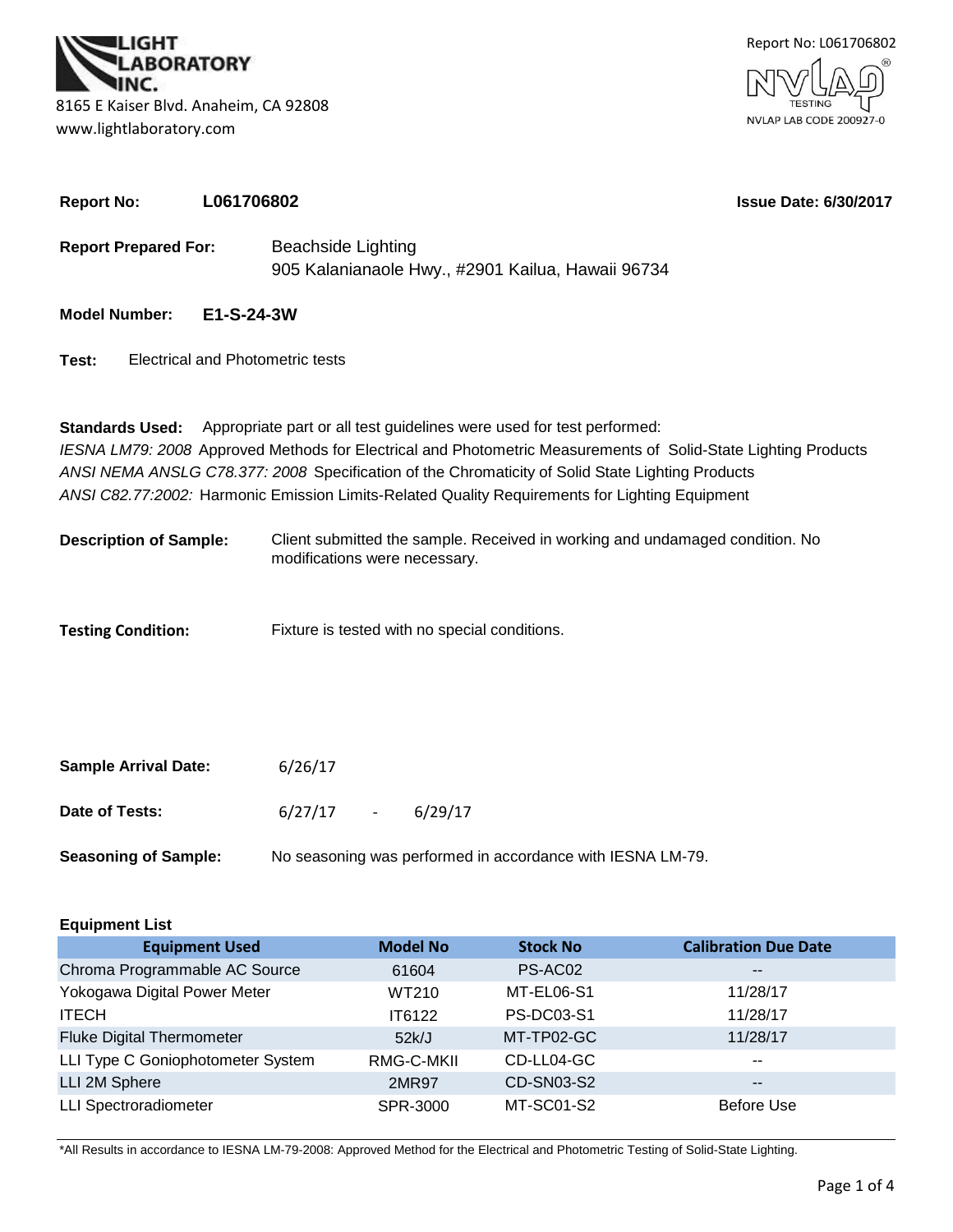

www.lightlaboratory.com



NVLAP LAB CODE 200927-0

| <b>Beachside Lighting</b> |
|---------------------------|
| E1-S-24-3W                |
| N/A                       |
| 97.80                     |
| 12.00                     |
| 0.32                      |
| 2.84                      |
| 0.73                      |
| 63%                       |
| N/A                       |
| 34                        |
| 79                        |
| 2911                      |
| 0.4470                    |
| 0.4132                    |
| 25.0                      |
| 0:45                      |
| 1:45                      |
|                           |



FIG. 1 LUMINAIRE

\*All Results in accordance to IESNA LM-79-2008: Approved Method for the Electrical and Photometric Testing of Solid-State Lighting.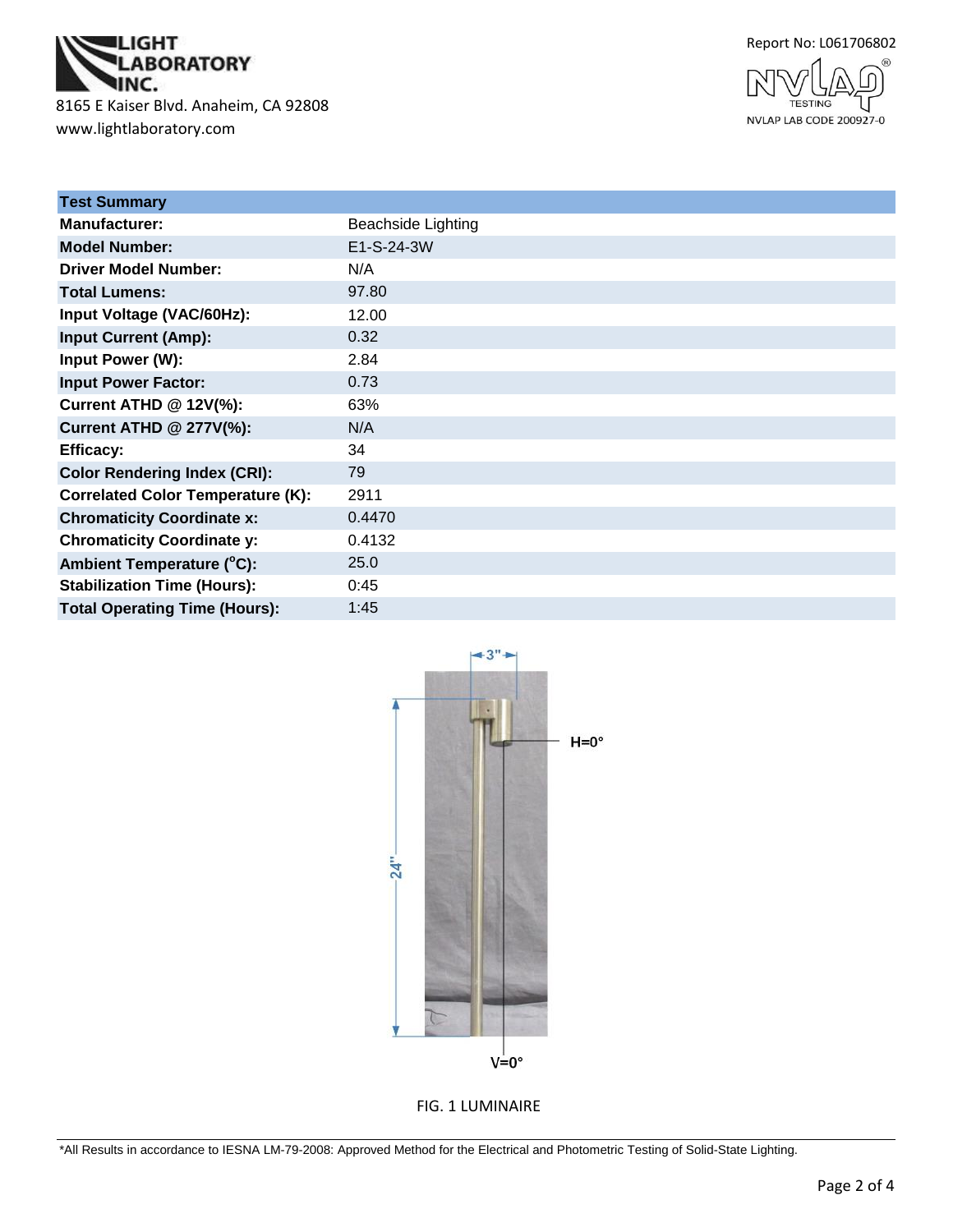

www.lightlaboratory.com





#### **CRI & CCT**

| X               | 0.4470  |  |  |  |
|-----------------|---------|--|--|--|
| y               | 0.4132  |  |  |  |
| u'              | 0.2531  |  |  |  |
| $V^{\prime}$    | 0.5264  |  |  |  |
| <b>CRI</b>      | 78.80   |  |  |  |
| <b>CCT</b>      | 2911    |  |  |  |
| Duv             | 0.00227 |  |  |  |
| <b>R</b> Values |         |  |  |  |
| R1              | 77.28   |  |  |  |
| R <sub>2</sub>  | 84.47   |  |  |  |
| R <sub>3</sub>  | 91.31   |  |  |  |
| R4              | 79.34   |  |  |  |
| R5              | 75.89   |  |  |  |
| R6              | 79.01   |  |  |  |
| R7              | 84.02   |  |  |  |
| R8              | 59.40   |  |  |  |
| R9              | 3.37    |  |  |  |
| <b>R10</b>      | 63.99   |  |  |  |
| <b>R11</b>      | 77.77   |  |  |  |
| <b>R12</b>      | 58.67   |  |  |  |
| <b>R13</b>      | 78.16   |  |  |  |
| <b>R14</b>      | 94.48   |  |  |  |



\*All Results in accordance to IESNA LM-79-2008: Approved Method for the Electrical and Photometric Testing of Solid-State Lighting.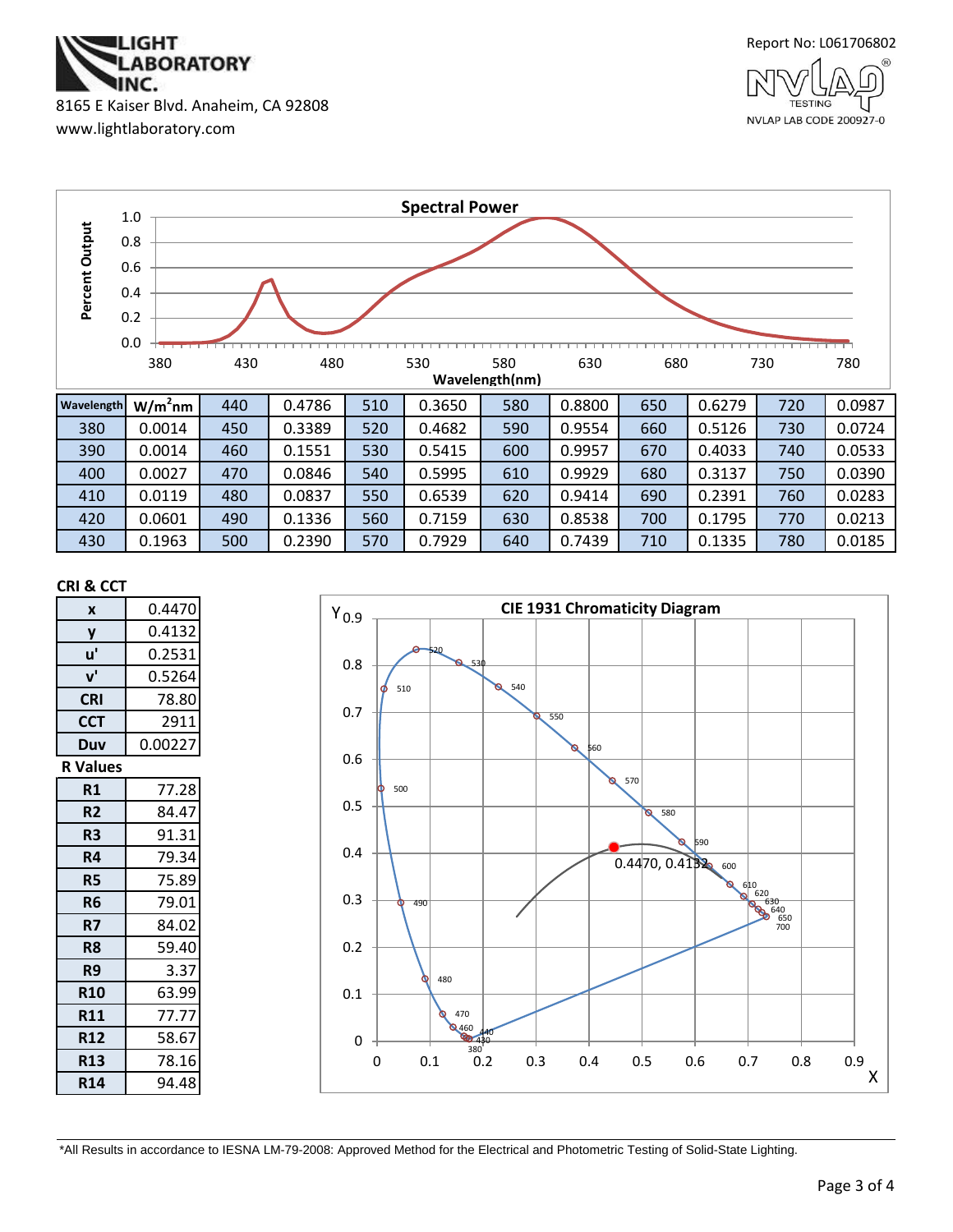



#### **Test Methods**

#### **Photometric Measurements - Goniophotometer**

A Custom Light Laboratory Type C Rotating Mirror Goniophotometer was used to measure candelas(intensity) at each angle of distribution as defined by IESNA for the appropriate fixture type.

Ambient temperature is set to 25°C and is measured from the center of the fixture, within 1ft from the outside of the fixture. Temperature is maintained at  $25^{\circ}$ C throughout the testing process and the sample is stabilized for at least 30mins and longer as necessary for the sample to achieve stabilization.

Electrical measurements are measured using the listed equipment.

#### **Spectral Measurements - Integrating Sphere**

A Sensing Spectroradiometer SPR-3000, in conjunction with Light Laboratory 2 meter integrating sphere was used to measure chromaticity coordinates, correlated color temperature(CCT) and the color rendering index(CRI) for each sample.

Ambient temperature is set to 25°C and is measured from the center of the fixture, within 1ft from the outside of the fixture. Temperature is maintained at  $25^{\circ}$ C throughout the testing process and the sample is stabilized for at least 30mins and longer as necessary for the sample to achieve stabilization.

Electrical measurements are measured using the listed equipment.

Disclaimers:

This report must not be used by the customer to claim product certification, approval or endorsement by NVLAP, NIST or any agency of Federal Government.

Report Prepared by :

Keyur Patel

Test Report Released by: Test Report Reviewed by:

Ume

Jeff Ahn Steve Kang **Engineering Manager Contract Contract Contract Contract Contract Contract Contract Contract Contract Contract Contract Contract Contract Contract Contract Contract Contract Contract Contract Contract Contract Contract Con** 

evels

*\*Attached are photometric data reports. Total number of pages: 13*

<sup>\*</sup>All Results in accordance to IESNA LM-79-2008: Approved Method for the Electrical and Photometric Testing of Solid-State Lighting.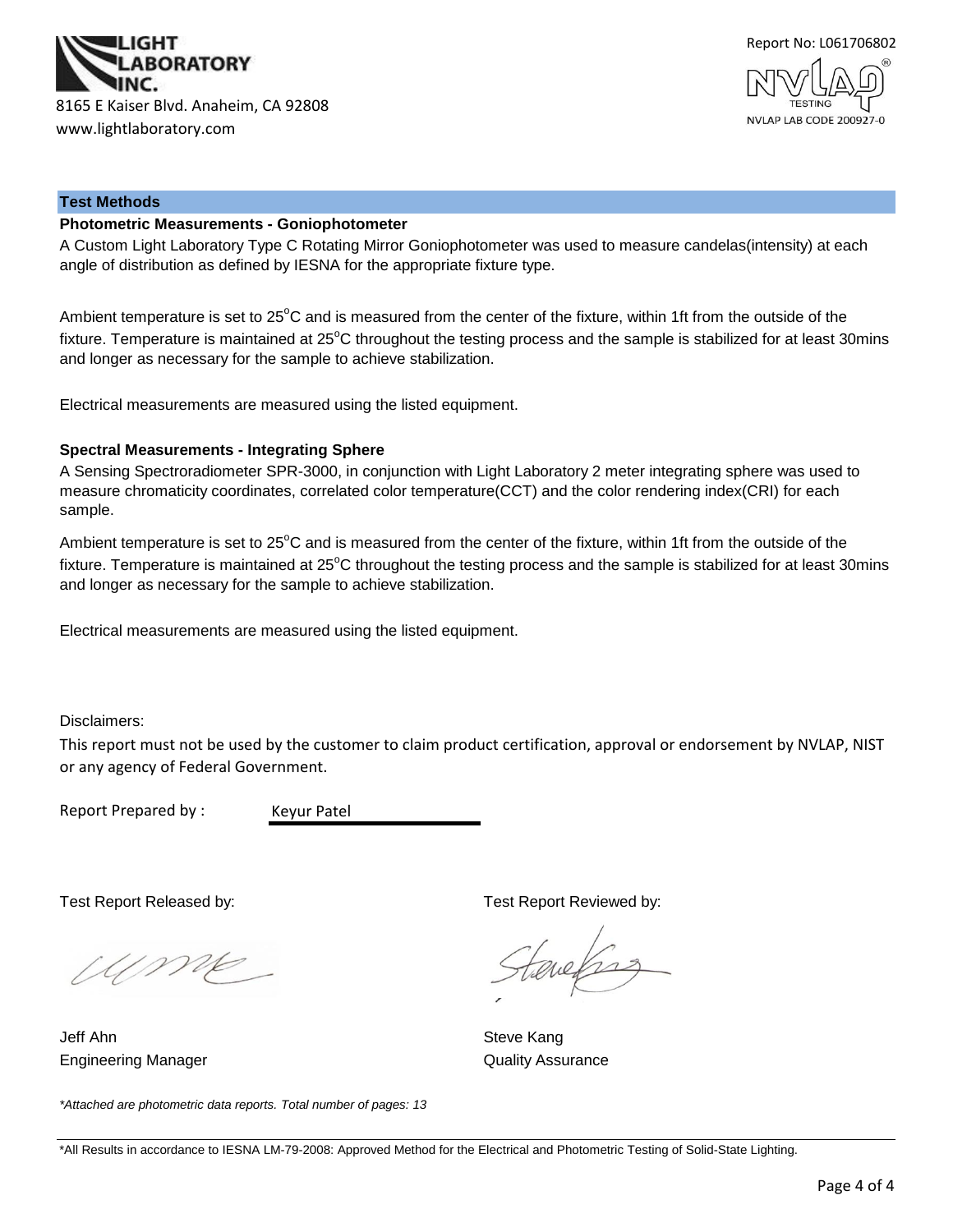

# **Photometric Test Report**

#### **IES ROAD REPORT PHOTOMETRIC FILENAME : L061706802.IES**

#### **DESCRIPTIVE INFORMATION (From Photometric File)**

IESNA:LM-63-2002 [TEST] L061706802 [TESTLAB] LIGHT LABORATORY, INC. (www.lightlaboratory.com) [ISSUEDATE] 6/30/2017 [MANUFAC] Beachside Lighting [LUMCAT] E1-S-24-3W [LUMINAIRE] Pathlight w/ 3 Watt 3000K module [BALLASTCAT] N/A [OTHER] INDICATING THE CANDELA VALUES ARE ABSOLUTE AND [MORE] SHOULD NOT BE FACTORED FOR DIFFERENT LAMP RATINGS. [INPUT] 12VAC, 2.84W [TEST PROCEDURE] IESNA:LM-79-08

#### **CHARACTERISTICS**

| Type II                      |
|------------------------------|
| Very Short                   |
| N.A. (absolute)              |
| N.A. (absolute)              |
| 98                           |
| N.A. (absolute)              |
| N.A. (absolute)              |
| 34                           |
| 2.84                         |
| 1.00                         |
| 0.01                         |
| 49.8                         |
| 10H 5V                       |
| 49.8                         |
| 10H 5V                       |
| .58 (0.6% Luminaire Lumens)  |
| 2.34 (2.4% Luminaire Lumens) |
| N.A. (absolute)              |
|                              |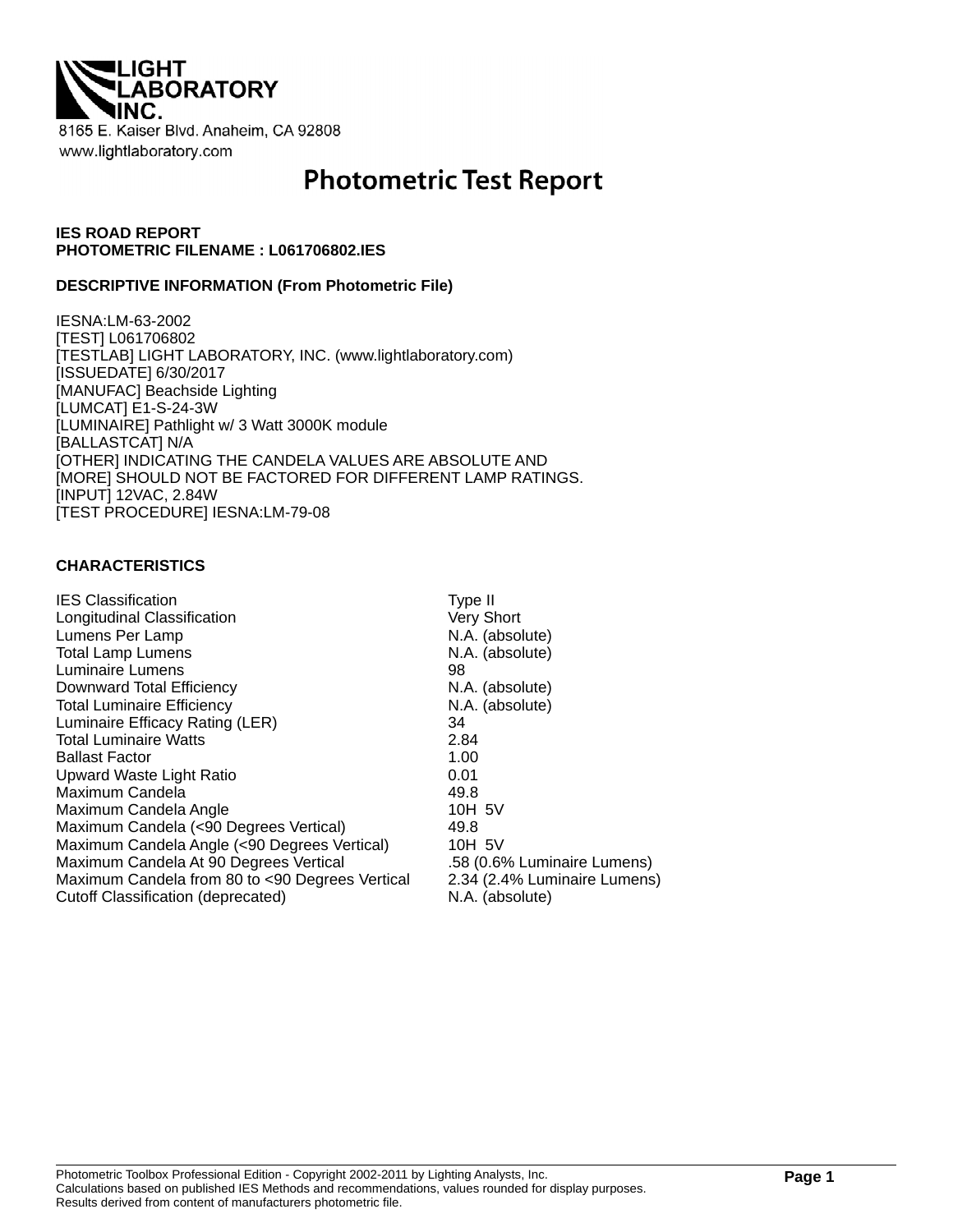## **LUMINAIRE CLASSIFICATION SYSTEM (LCS)**

#### **ZONAL LUMEN SUMMARY**

90-180 1.4 110-180 0.7 0-180 100

|                               | Lumens   | % Lamp | % Luminaire | Zone     | $\%$ |
|-------------------------------|----------|--------|-------------|----------|------|
| $FL$ - Front-Low $(0-30)$     | 17.9     | N.A.   | 18.3        |          |      |
| FM - Front-Medium (30-60)     | 28.5     | N.A.   | 29.2        | $0 - 20$ | 15.8 |
| FH - Front-High (60-80)       | 7.5      | N.A.   | 7.7         | $0 - 30$ | 32.7 |
| FVH - Front-Very High (80-90) | 0.6      | N.A.   | 0.6         | $0 - 40$ | 51.8 |
| <b>BL</b> - Back-Low (0-30)   | 14.1     | N.A.   | 14.4        | $0 - 60$ | 84.5 |
| BM - Back-Medium (30-60)      | 22.1     | N.A.   | 22.6        | $0 - 80$ | 97.7 |
| BH - Back-High (60-80)        | 5.5      | N.A.   | 5.6         | $0 - 90$ | 98.6 |
| BVH - Back-Very High (80-90)  | 0.3      | N.A.   | 0.3         | 10-90    | 94.4 |
| UL - Uplight-Low (90-100)     | 0.3      | N.A.   | 0.4         | 20-40    | 36   |
| UH - Uplight-High (100-180)   | 1.0      | N.A.   | 1.0         | 20-50    | 54.2 |
|                               |          |        |             | 40-70    | 41.9 |
| Total                         | 97.8     | N.A.   | 100.0       | 60-80    | 13.3 |
|                               |          |        |             | 70-80    | 4    |
| <b>BUG Rating</b>             | B0-U1-G0 |        |             | 80-90    | 0.9  |
|                               |          |        |             | 90-110   | 0.7  |
|                               |          |        |             | 90-120   | 1    |
|                               |          |        |             | 90-130   | 1.3  |
|                               |          |        |             | 90-150   | 1.4  |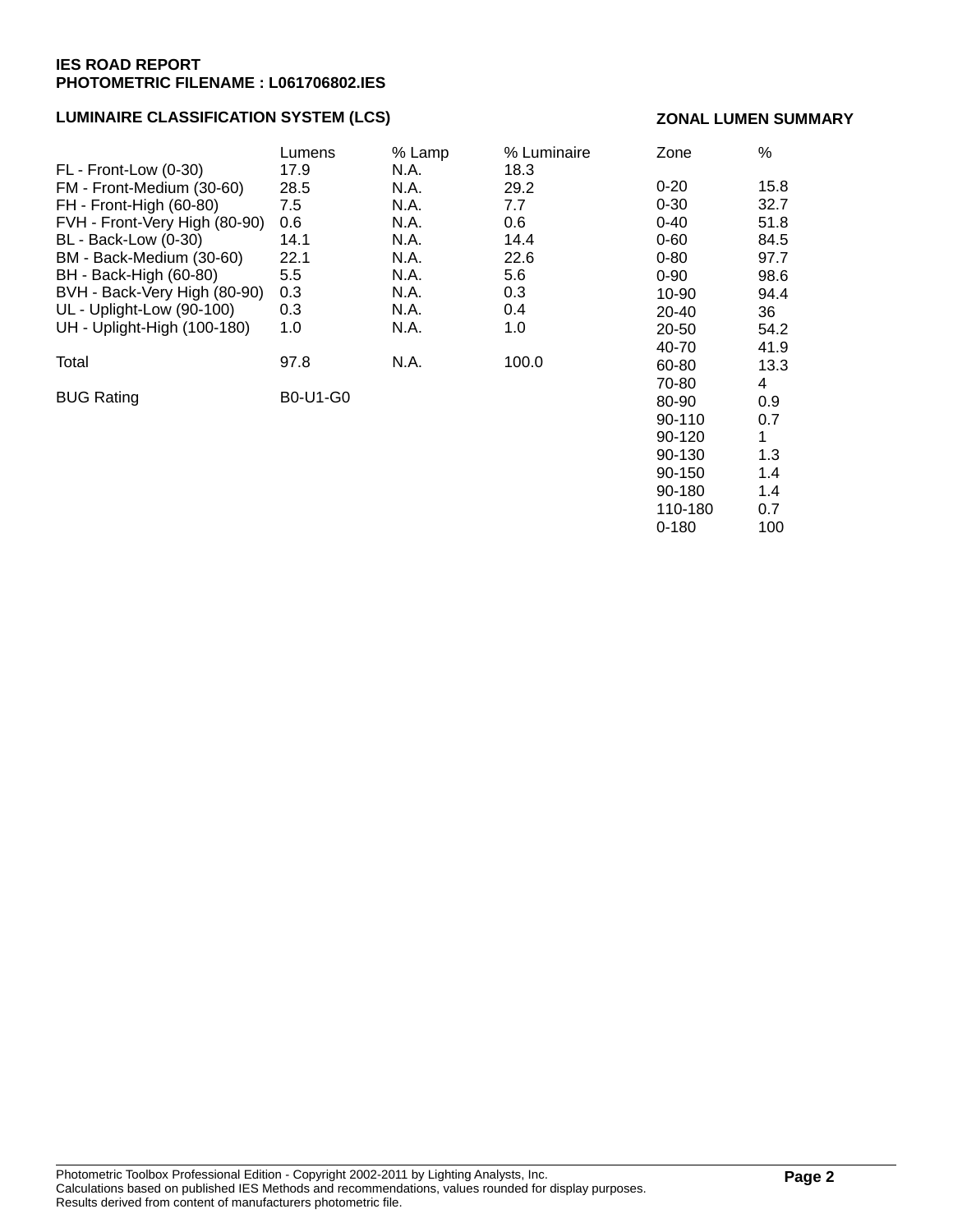## **CANDELA TABULATION**

#### **Vert. Horizontal Angles Angles**

| Angica        |                          |                |       |                    |                    |                 |       |       |       |                           |
|---------------|--------------------------|----------------|-------|--------------------|--------------------|-----------------|-------|-------|-------|---------------------------|
|               | $\frac{0}{46.35}$        | $\overline{5}$ | 10    | 15                 | 20                 | 25              | 30    | 35    | 40    | 45                        |
| 0             |                          | 46.35          | 46.35 | 46.35              | 46.35              | 46.35           | 46.35 | 46.35 | 46.35 | 46.35                     |
| 5             | 49.72                    | 49.80          | 49.80 | 49.75              | 49.56              | 49.47           | 49.45 | 49.38 | 49.24 | 49.10                     |
| 10            | 48.17                    | 48.12          | 48.05 | 47.96              | 47.91              | 47.87           | 47.82 | 47.71 | 47.63 | 47.57                     |
| 15            | 45.71                    | 45.68          | 45.64 | 45.61              | 45.54              | 45.48           | 45.47 | 45.41 | 45.36 | 45.29                     |
| 20            | 43.29                    | 43.29          | 43.26 | 43.20              | 43.11              | 43.08           | 42.97 | 42.90 | 42.89 | 42.85                     |
| 25            | 40.45                    | 40.45          | 40.43 | 40.38              | 40.32              | 40.27           | 40.18 | 40.08 | 40.03 | 39.95                     |
| 30            | 37.46                    | 37.43          | 37.39 | 37.36              | 37.29              | 37.18           | 37.11 | 36.99 | 36.90 | 36.83                     |
| 35            | 33.99                    | 34.00          | 33.99 | 33.92              | 33.85              | 33.78           | 33.65 | 33.55 | 33.44 | 33.34                     |
| 40            | 30.41                    | 30.39          | 30.39 | 30.33              | 30.28              | 30.23           | 30.14 | 30.00 | 29.93 | 29.84                     |
| 45            | 26.51                    | 26.53          | 26.51 | 26.49              | 26.42              | 26.37           | 26.28 | 26.14 | 26.07 | 25.98                     |
| 50            | 22.61                    | 22.61          | 22.61 | 22.59              | 22.56              | 22.51           | 22.38 | 22.24 | 22.14 | 22.08                     |
| 55            | 18.61                    | 18.61          | 18.57 | 18.57              | 18.52              | 18.45           | 18.33 | 18.24 | 18.15 | 18.05                     |
| 60            | 14.71                    | 14.69          | 14.69 | 14.66              | 14.61              | 14.52           | 14.43 | 14.33 | 14.25 | 14.15                     |
| 65            | 10.92                    | 10.92          | 10.92 | 10.88              | 10.83              | 10.78           | 10.69 | 10.62 | 10.53 | 10.48                     |
| 70            | 7.48                     | 7.48           | 7.46  | 7.43               | 7.39               | 7.32            | 7.27  | 7.18  | 7.13  | 7.04                      |
| 75            | 4.60                     | 4.58           | 4.58  | 4.56               | 4.53               | 4.48            | 4.42  | 4.37  | 4.32  | 4.27                      |
| 80            | 2.32                     | 2.34           | 2.32  | 2.30               | 2.28               | 2.25            | 2.21  | 2.18  | 2.14  | 2.09                      |
| 85            | 1.02                     | 1.02           | 1.02  | 1.00               | 1.00               | 0.97            | 0.95  | 0.93  | 0.91  | 0.88                      |
| 90            | 0.56                     | 0.58           | 0.58  | 0.58               | 0.56               | 0.56            | 0.54  | 0.54  | 0.51  | 0.49                      |
| 95            | 0.53                     | 0.51           | 0.53  | 0.51               | 0.49               | 0.49            | 0.49  | 0.47  | 0.46  | 0.44                      |
| 100           | 0.46                     | 0.46           | 0.46  | 0.46               | 0.44               | 0.44            | 0.44  | 0.44  | 0.40  | 0.40                      |
| 105           | 0.39                     | 0.39           | 0.40  | 0.40               | 0.40               | 0.40            | 0.39  | 0.39  | 0.39  | 0.39                      |
|               | 0.39                     | 0.37           | 0.37  | 0.37               | 0.37               | 0.35            | 0.35  | 0.35  | 0.37  | 0.37                      |
| 110           |                          |                |       |                    | 0.35               |                 |       |       |       |                           |
| 115           | 0.35                     | 0.35           | 0.35  | 0.35               |                    | 0.35            | 0.33  | 0.35  | 0.37  | 0.37                      |
| 120           | 0.35                     | 0.35           | 0.33  | 0.33               | 0.33               | 0.33            | 0.33  | 0.35  | 0.35  | 0.37                      |
| 125           | 0.35                     | 0.35           | 0.35  | 0.35               | 0.33               | 0.33            | 0.35  | 0.35  | 0.37  | 0.37                      |
| 130           | 0.39                     | 0.37           | 0.37  | 0.35               | 0.35               | 0.35            | 0.35  | 0.35  | 0.37  | 0.39                      |
| 135           | 0.00                     | 0.00           | 0.00  | 0.00               | 0.00               | 0.00            | 0.00  | 0.00  | 0.00  | 0.00                      |
| 140           | 0.00                     | 0.00           | 0.00  | 0.00               | 0.00               | 0.00            | 0.00  | 0.00  | 0.00  | 0.00                      |
| 145           | 0.00                     | 0.00           | 0.00  | 0.00               | 0.00               | 0.00            | 0.00  | 0.00  | 0.00  | 0.00                      |
| 150           | 0.00                     | 0.00           | 0.00  | 0.00               | 0.00               | 0.00            | 0.00  | 0.00  | 0.00  | 0.00                      |
| 155           | 0.00                     | 0.00           | 0.00  | 0.00               | 0.00               | 0.00            | 0.00  | 0.00  | 0.00  | 0.00                      |
| 160           | 0.00                     | 0.00           | 0.00  | 0.00               | 0.00               | 0.00            | 0.00  | 0.00  | 0.00  | 0.00                      |
| 165           | 0.00                     | 0.00           | 0.00  | 0.00               | 0.00               | 0.00            | 0.00  | 0.00  | 0.00  | 0.00                      |
| 170           | 0.00                     | 0.00           | 0.00  | 0.00               | 0.00               | 0.00            | 0.00  | 0.00  | 0.00  | 0.00                      |
| 175           | 0.00                     | 0.00           | 0.00  | 0.00               | 0.00               | 0.00            | 0.00  | 0.00  | 0.00  | 0.00                      |
| 180           | 0.00                     | 0.00           | 0.00  | 0.00               | 0.00               | 0.00            | 0.00  | 0.00  | 0.00  | 0.00                      |
| Vert.         | <b>Horizontal Angles</b> |                |       |                    |                    |                 |       |       |       |                           |
| <b>Angles</b> |                          |                |       |                    |                    |                 |       |       |       |                           |
|               | 50                       | 55             | 60    | 65                 | <u>70</u>          | $\overline{25}$ | 80    | 85    | 90    | $\underline{\mathbf{95}}$ |
| $\pmb{0}$     | $\overline{46.35}$       | 46.35          | 46.35 | $\overline{46.35}$ | $\overline{46.35}$ | 46.35           | 46.35 | 46.35 | 46.35 | 46.35                     |
| 5             | 49.00                    | 48.93          | 48.75 | 48.56              | 48.33              | 48.26           | 48.22 | 48.24 | 48.21 | 48.15                     |
| 10            | 47.49                    | 47.42          | 47.26 | 47.13              | 46.96              | 46.84           | 46.66 | 46.54 | 46.49 | 46.34                     |
| 15            | 45.27                    | 45.24          | 45.20 | 45.10              | 45.03              | 44.98           | 44.89 | 44.84 | 44.66 | 44.55                     |
| 20            | 42.76                    | 42.76          | 42.73 | 42.68              | 42.61              | 42.52           | 42.47 | 42.38 | 42.32 | 42.25                     |
| 25            | 39.94                    | 39.92          | 39.85 | 39.80              | 39.73              | 39.69           | 39.60 | 39.55 | 39.52 | 39.46                     |
| 30            | 36.78                    | 36.74          | 36.72 | 36.65              | 36.57              | 36.48           | 36.41 | 36.39 | 36.34 | 36.30                     |
| 35            | 33.30                    | 33.28          | 33.23 | 33.16              | 33.07              | 32.97           | 32.90 | 32.85 | 32.79 | 32.70                     |
| 40            | 29.77                    | 29.74          | 29.65 | 29.56              | 29.46              | 29.33           | 29.25 | 29.19 | 29.07 | 28.95                     |
| 45            | 25.89                    | 25.81          | 25.74 | 25.65              | 25.56              | 25.42           | 25.33 | 25.19 | 25.00 | 24.86                     |
| 50            | 21.96                    | 21.86          | 21.77 | 21.68              | 21.61              | 21.49           | 21.35 | 21.15 | 21.00 | 20.86                     |
| 55            | 17.92                    | 17.84          | 17.73 | 17.66              | 17.59              | 17.47           | 17.29 | 17.10 | 16.94 | 16.84                     |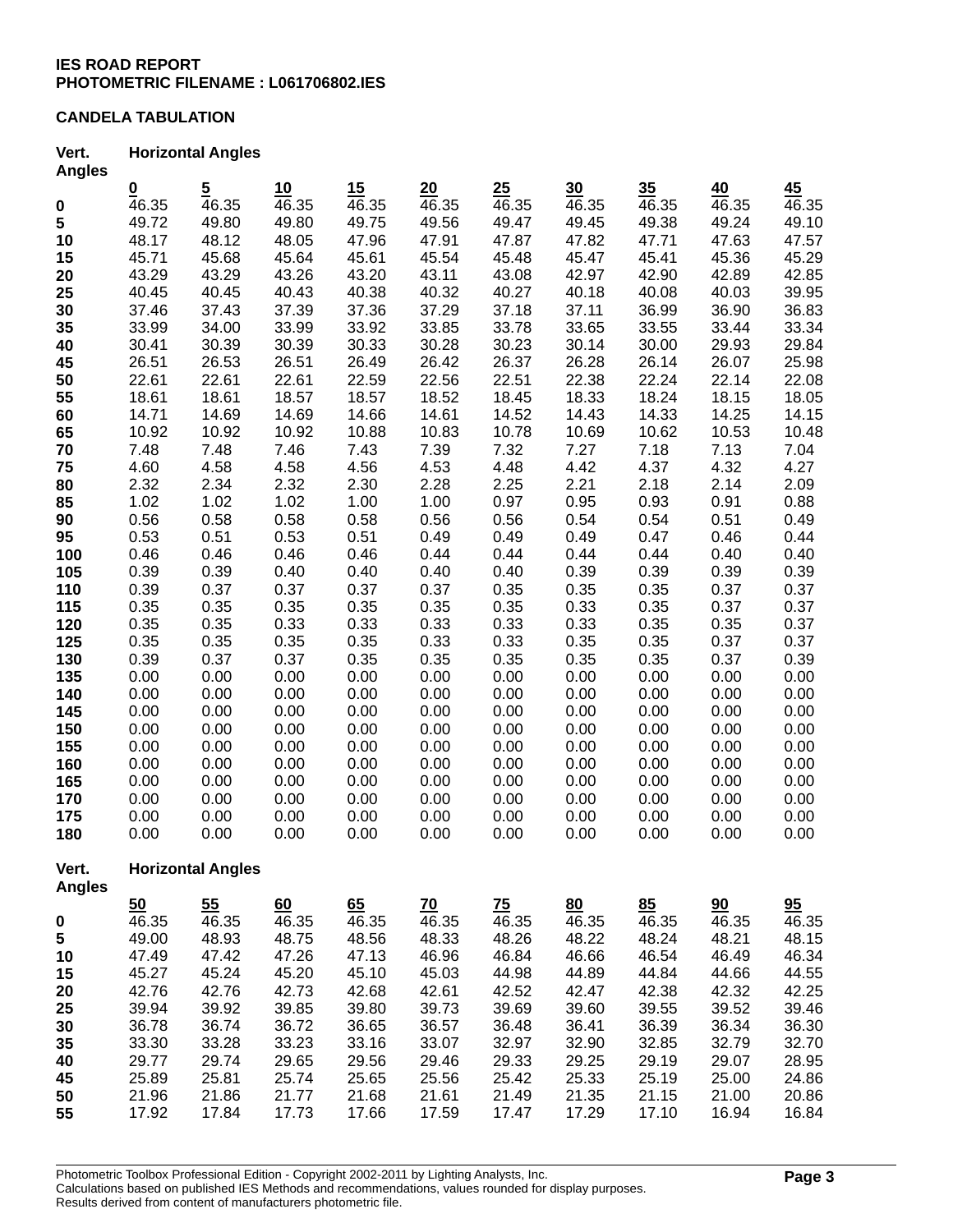## **CANDELA TABULATION - (Cont.)**

| 60<br>65      | 14.06<br>10.38 | 13.97<br>10.32           | 13.87<br>10.25 | 13.80<br>10.20 | 13.73<br>10.13 | 13.61<br>10.01 | 13.45<br>9.85 | 13.27<br>9.71 | 13.15<br>9.64 | 13.06<br>9.57 |
|---------------|----------------|--------------------------|----------------|----------------|----------------|----------------|---------------|---------------|---------------|---------------|
| 70            | 7.00           | 6.95                     | 6.88           | 6.85           | 6.79           | 6.71           | 6.58          | 6.51          | 6.44          | 6.39          |
| 75            | 4.21           | 4.18                     | 4.11           | 4.07           | 4.04           | 3.95           | 3.86          | 3.81          | 3.77          | 3.74          |
| 80            | 2.05           | 2.00                     | 1.98           | 1.93           | 1.90           | 1.83           | 1.77          | 1.74          | 1.72          | 1.69          |
| 85            | 0.84           | 0.81                     | 0.77           | 0.74           | 0.70           | 0.67           | 0.63          | 0.60          | 0.60          | 0.56          |
| 90            | 0.47           | 0.46                     | 0.42           | 0.39           | 0.37           | 0.33           | 0.32          | 0.30          | 0.28          | 0.26          |
| 95            | 0.42           | 0.39                     | 0.39           | 0.35           | 0.32           | 0.30           | 0.28          | 0.26          | 0.26          | 0.26          |
| 100           | 0.39           | 0.37                     | 0.35           | 0.32           | 0.30           | 0.30           | 0.26          | 0.26          | 0.26          | 0.25          |
| 105           | 0.37           | 0.35                     | 0.33           | 0.32           | 0.30           | 0.28           | 0.28          | 0.26          | 0.26          | 0.25          |
| 110           | 0.37           | 0.35                     | 0.35           | 0.32           | 0.32           | 0.28           | 0.28          | 0.28          | 0.28          | 0.28          |
| 115           | 0.37           | 0.35                     | 0.35           | 0.35           | 0.32           | 0.32           | 0.32          | 0.32          | 0.28          | 0.28          |
| 120           | 0.37           | 0.37                     | 0.37           | 0.35           | 0.35           | 0.35           | 0.33          | 0.32          | 0.32          | 0.32          |
| 125           | 0.39           | 0.39                     | 0.39           | 0.37           | 0.37           | 0.37           | 0.35          | 0.35          | 0.35          | 0.33          |
| 130           | 0.39           | 0.39                     | 0.40           | 0.40           | 0.40           | 0.39           | 0.39          | 0.39          | 0.39          | 0.37          |
| 135           | 0.00           | 0.00                     | 0.00           | 0.00           | 0.00           | 0.00           | 0.00          | 0.00          | 0.00          | 0.00          |
| 140           | 0.00           | 0.00                     | 0.00           | 0.00           | 0.00           | 0.00           | 0.00          | 0.00          | 0.00          | 0.00          |
| 145           | 0.00           | 0.00                     | 0.00           | 0.00           | 0.00           | 0.00           | 0.00          | 0.00          | 0.00          | 0.00          |
| 150           | 0.00           | 0.00                     | 0.00           | 0.00           | 0.00           | 0.00           | 0.00          | 0.00          | 0.00          | 0.00          |
| 155           | 0.00           | 0.00                     | 0.00           | 0.00           | 0.00           | 0.00           | 0.00          | 0.00          | 0.00          | 0.00          |
| 160           | 0.00           | 0.00                     | 0.00           | 0.00           | 0.00           | 0.00           | 0.00          | 0.00          | 0.00          | 0.00          |
| 165           | 0.00           | 0.00                     | 0.00           | 0.00           | 0.00           | 0.00           | 0.00          | 0.00          | 0.00          | 0.00          |
| 170           | 0.00           | 0.00                     | 0.00           | 0.00           | 0.00           | 0.00           | 0.00          | 0.00          | 0.00          | 0.00          |
| 175           | 0.00           | 0.00                     | 0.00           | 0.00           | 0.00           | 0.00           | 0.00          | 0.00          | 0.00          | 0.00          |
| 180           | 0.00           | 0.00                     | 0.00           | 0.00           | 0.00           | 0.00           | 0.00          | 0.00          | 0.00          | 0.00          |
| Vert.         |                | <b>Horizontal Angles</b> |                |                |                |                |               |               |               |               |
| <b>Angles</b> | 100            | 105                      | 110            | 115            | 120            | $125$          | 130           | <b>135</b>    | 140           | 145           |
| 0             | 46.35          | 46.35                    | 46.35          | 46.35          | 46.35          | 46.35          | 46.35         | 46.35         | 46.35         | 46.35         |
| 5             | 48.07          | 48.03                    | 47.92          | 47.82          | 47.29          | 47.13          | 47.26         | 46.92         | 45.13         | 37.43         |
| 10            | 46.13          | 46.08                    | 46.06          | 45.99          | 45.89          | 45.82          | 45.55         | 45.27         | 44.98         | 44.62         |
| 15            | 44.43          | 44.29                    | 44.13          | 43.97          | 43.92          | 43.75          | 43.64         | 43.52         | 43.34         | 43.03         |
| 20            | 42.18          | 42.04                    | 41.92          | 41.89          | 41.80          | 41.69          | 41.55         | 41.32         | 41.06         | 40.76         |
| 25            | 39.39          | 39.32                    | 39.24          | 39.16          | 39.08          | 39.01          | 38.87         | 38.67         | 38.45         | 38.18         |
| 30            | 36.25          | 36.18                    | 36.11          | 36.04          | 35.97          | 35.88          | 35.74         | 35.57         | 35.34         | 35.07         |
| 35            | 32.63          | 32.53                    | 32.44          | 32.35          | 32.32          | 32.25          | 32.14         | 31.99         | 31.81         | 31.58         |
| 40            | 28.84          | 28.76                    | 28.67          | 28.63          | 28.65          | 28.58          | 28.49         | 28.39         | 28.18         | 27.97         |
| 45            | 24.79          | 24.74                    | 24.66          | 24.70          | 24.70          | 24.66          | 24.61         | 24.52         | 24.37         | 24.19         |
| 50            | 20.77          | 20.70                    | 20.75          | 20.87          | 20.80          | 20.73          | 20.70         | 20.63         | 20.47         | 20.33         |
| 55            | 16.73          | 16.68                    | 16.69          | 16.71          | 16.75          | 16.73          | 16.68         | 16.61         | 16.55         | 16.45         |
| 60            | 12.97          | 12.90                    | 12.85          | 12.85          | 12.87          | 12.85          | 12.85         | 12.83         | 12.83         | 12.75         |
| 65            | 9.50           | 9.41                     | 9.37           | 9.36           | 9.36           | 9.34           | 9.29          | 9.27          | 9.27          | 9.25          |
| 70            | 6.34           | 6.27                     | 6.23           | 6.21           | 6.20           | 6.16           | 6.13          | 6.09          | 6.07          | 6.04          |
| 75            | 3.69           | 3.65                     | 3.62           | 3.58           | 3.56           | 3.55           | 3.51          | 3.49          | 3.46          | 3.44          |
| 80            | 1.65           | 1.62                     | 1.58           | 1.56           | 1.55           | 1.51           | 1.51          | 1.49          | 1.49          | 1.48          |
| 85            | 0.54           | 0.53                     | 0.51           | 0.47           | 0.47           | 0.47           | 0.46          | 0.46          | 0.46          | 0.42          |
| 90            | 0.26           | 0.25                     | 0.23           | 0.23           | 0.23           | 0.19           | 0.19          | 0.19          | 0.21          | 0.19          |
| 95            | 0.25           | 0.21                     | 0.21           | 0.23           | 0.19           | 0.19           | 0.19          | 0.19          | 0.19          | 0.19          |
| 100           | 0.25           | 0.23                     | 0.23           | 0.23           | 0.19           | 0.19           | 0.19          | 0.21          | 0.21          | 0.21          |
| 105           | 0.25           | 0.23                     | 0.23           | 0.23           | 0.23           | 0.23           | 0.23          | 0.23          | 0.23          | 0.21          |
| 110           | 0.26           | 0.26                     | 0.23           | 0.25           | 0.25           | 0.23           | 0.23          | 0.23          | 0.23          | 0.25          |
| 115           | 0.28           | 0.26                     | 0.26           | 0.26           | 0.25           | 0.26           | 0.26          | 0.26          | 0.26          | 0.26          |
| 120           | 0.30           | 0.30                     | 0.30           | 0.30           | 0.28           | 0.28           | 0.30          | 0.30          | 0.30          | 0.30          |
| 125           | 0.33           | 0.33                     | 0.32           | 0.32           | 0.32           | 0.32           | 0.32          | 0.32          | 0.33          | 0.33          |
| 130           | 0.37           | 0.37                     | 0.35           | 0.35           | 0.35           | 0.35           | 0.35          | 0.35          | 0.35          | 0.37          |
|               |                |                          |                |                |                |                |               |               |               |               |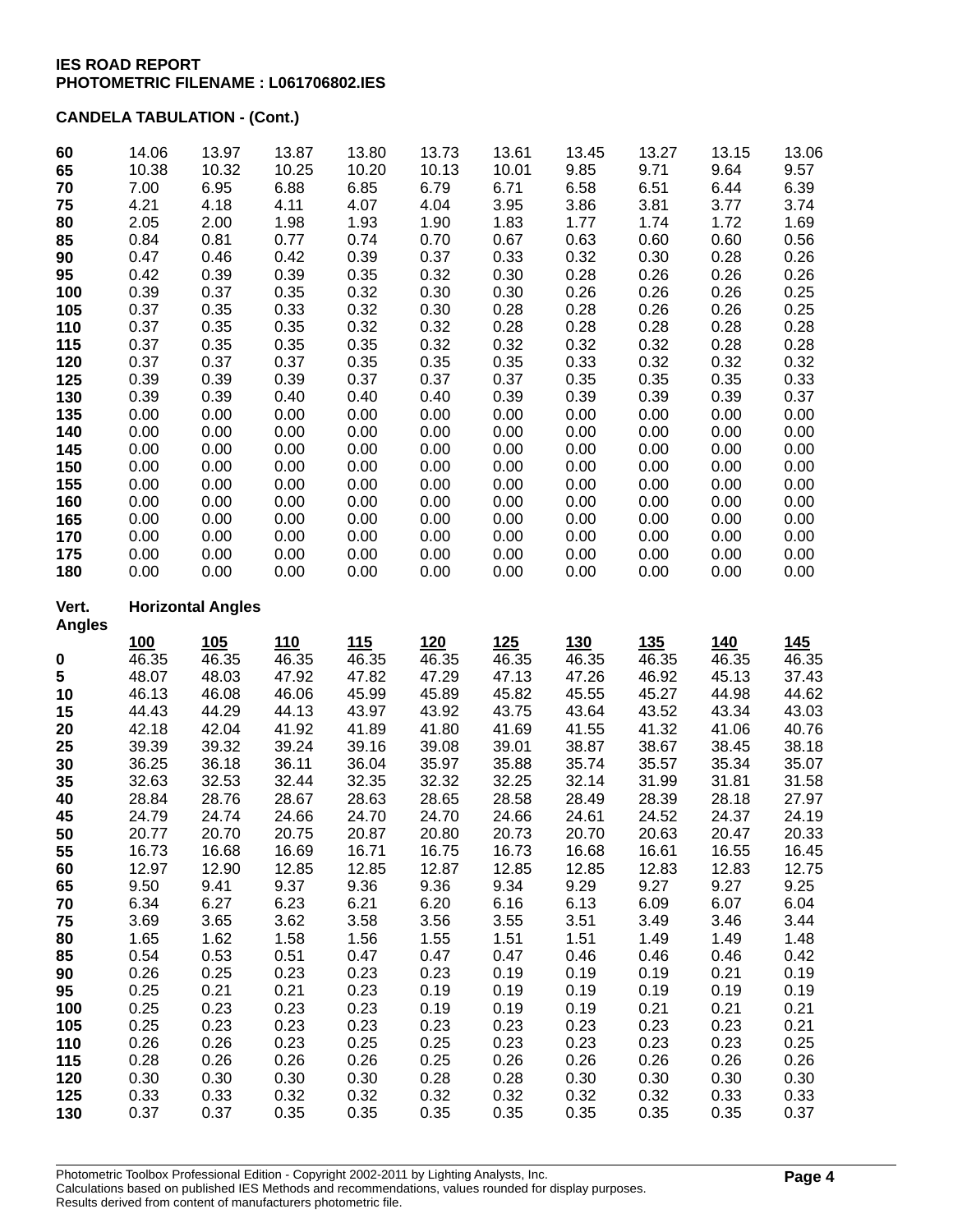## **CANDELA TABULATION - (Cont.)**

| 135<br>140             | 0.00<br>0.00 | 0.00<br>0.00             | 0.00<br>0.00 | 0.00<br>0.00 | 0.00<br>0.00 | 0.00<br>0.00 | 0.00<br>0.00 | 0.00<br>0.00 | 0.00<br>0.00 | 0.00<br>0.00 |
|------------------------|--------------|--------------------------|--------------|--------------|--------------|--------------|--------------|--------------|--------------|--------------|
| 145                    | 0.00         | 0.00                     | 0.00         | 0.00         | 0.00         | 0.00         | 0.00         | 0.00         | 0.00         | 0.00         |
| 150                    | 0.00         | 0.00                     | 0.00         | 0.00         | 0.00         | 0.00         | 0.00         | 0.00         | 0.00         | 0.00         |
| 155                    | 0.00         | 0.00                     | 0.00         | 0.00         | 0.00         | 0.00         | 0.00         | 0.00         | 0.00         | 0.00         |
| 160                    | 0.00         | 0.00                     | 0.00         | 0.00         | 0.00         | 0.00         | 0.00         | 0.00         | 0.00         | 0.00         |
| 165                    | 0.00         | 0.00                     | 0.00         | 0.00         | 0.00         | 0.00         | 0.00         | 0.00         | 0.00         | 0.00         |
| 170                    | 0.00         | 0.00                     | 0.00         | 0.00         | 0.00         | 0.00         | 0.00         | 0.00         | 0.00         | 0.00         |
| 175                    | 0.00         | 0.00                     | 0.00         | 0.00         | 0.00         | 0.00         | 0.00         | 0.00         | 0.00         | 0.00         |
| 180                    | 0.00         | 0.00                     | 0.00         | 0.00         | 0.00         | 0.00         | 0.00         | 0.00         | 0.00         | 0.00         |
| Vert.<br><b>Angles</b> |              | <b>Horizontal Angles</b> |              |              |              |              |              |              |              |              |
|                        | 150          | 155                      | 160          | 165          | 170          | 175          | 180          |              |              |              |
| 0                      | 46.35        | 46.35                    | 46.35        | 46.35        | 46.35        | 46.35        | 46.35        |              |              |              |
| 5                      | 44.64        | 40.64                    | 23.91        | 21.10        | 3.65         | 0.91         | 0.60         |              |              |              |
| 10                     | 44.05        | 42.34                    | 23.66        | 16.57        | 1.26         | 0.53         | 0.25         |              |              |              |
| 15                     | 42.36        | 40.96                    | 30.23        | 12.71        | 1.11         | 0.51         | 0.25         |              |              |              |
| 20                     | 40.31        | 39.36                    | 35.39        | 13.22        | 1.63         | 0.54         | 0.25         |              |              |              |
| 25                     | 37.73        | 36.87                    | 33.79        | 12.62        | 1.58         | 0.54         | 0.25         |              |              |              |
| 30                     | 34.67        | 33.90                    | 31.41        | 12.59        | 1.49         | 0.53         | 0.25         |              |              |              |
| 35                     | 31.21        | 30.53                    | 28.53        | 11.04        | 1.37         | 0.49         | 0.25         |              |              |              |
| 40                     | 27.63        | 27.00                    | 25.02        | 9.80         | 1.26         | 0.47         | 0.25         |              |              |              |
| 45                     | 23.89        | 23.23                    | 21.38        | 8.20         | 1.14         | 0.42         | 0.25         |              |              |              |
| 50                     | 20.12        | 19.63                    | 17.75        | 6.86         | 0.97         | 0.40         | 0.25         |              |              |              |
| 55                     | 16.29        | 15.89                    | 14.47        | 5.34         | 0.90         | 0.35         | 0.21         |              |              |              |
| 60                     | 12.59        | 12.29                    | 11.20        | 4.58         | 0.76         | 0.32         | 0.21         |              |              |              |
| 65                     | 9.15         | 8.92                     | 8.16         | 3.32         | 0.60         | 0.30         | 0.21         |              |              |              |
| 70                     | 5.99         | 5.85                     | 5.21         | 2.21         | 0.49         | 0.28         | 0.21         |              |              |              |
| 75                     | 3.41         | 3.32                     | 3.04         | 1.39         | 0.39         | 0.25         | 0.21         |              |              |              |
| 80                     | 1.46         | 1.40                     | 1.32         | 0.69         | 0.26         | 0.21         | 0.21         |              |              |              |
| 85                     | 0.42         | 0.42                     | 0.39         | 0.28         | 0.21         | 0.21         | 0.21         |              |              |              |
| 90                     | 0.21         | 0.21                     | 0.21         | 0.19         | 0.21         | 0.21         | 0.00         |              |              |              |
| 95                     | 0.21         | 0.21                     | 0.21         | 0.21         | 0.21         | 0.21         | 0.00         |              |              |              |
| 100                    | 0.21         | 0.21                     | 0.21         | 0.21         | 0.21         | 0.21         | 0.00         |              |              |              |
| 105                    | 0.23         | 0.23                     | 0.23         | 0.21         | 0.21         | 0.23         | 0.00         |              |              |              |
| 110                    | 0.25         | 0.25                     | 0.25         | 0.25         | 0.25         | 0.25         | 0.00         |              |              |              |
| 115                    | 0.26         | 0.28                     | 0.28         | 0.28         | 0.28         | 0.28         | 0.00         |              |              |              |
| 120                    | 0.30         | 0.30                     | 0.30         | 0.30         | 0.28         | 0.28         | 0.00         |              |              |              |
| 125                    | 0.33         | 0.33                     | 0.32         | 0.32         | 0.33         | 0.32         | 0.00         |              |              |              |
| 130                    | 0.37         | 0.35                     | 0.35         | 0.35         | 0.35         | 0.35         | 0.00         |              |              |              |
| 135                    | 0.00         | 0.00                     | 0.00         | 0.00         | 0.00         | 0.00         | 0.00         |              |              |              |
| 140                    | 0.00         | 0.00                     | 0.00         | 0.00         | 0.00         | 0.00         | 0.00         |              |              |              |
| 145                    | 0.00         | 0.00                     | 0.00         | 0.00         | 0.00         | 0.00         | 0.00         |              |              |              |
| 150                    | 0.00         | 0.00                     | 0.00         | 0.00         | 0.00         | 0.00         | 0.00         |              |              |              |
| 155                    | 0.00         | 0.00                     | 0.00         | 0.00         | 0.00         | 0.00         | 0.00         |              |              |              |
| 160                    | 0.00         | 0.00                     | 0.00         | 0.00         | 0.00         | 0.00         | 0.00         |              |              |              |
| 165                    | 0.00         | 0.00                     | 0.00         | 0.00         | 0.00         | 0.00         | 0.00         |              |              |              |
| 170                    | 0.00         | 0.00                     | 0.00         | 0.00         | 0.00         | 0.00         | 0.00         |              |              |              |
| 175                    | 0.00         | 0.00                     | 0.00         | 0.00         | 0.00         | 0.00         | 0.00         |              |              |              |
| 180                    | 0.00         | 0.00                     | 0.00         | 0.00         | 0.00         | 0.00         | 0.00         |              |              |              |

Photometric Toolbox Professional Edition - Copyright 2002-2011 by Lighting Analysts, Inc. Calculations based on published IES Methods and recommendations, values rounded for display purposes. Results derived from content of manufacturers photometric file.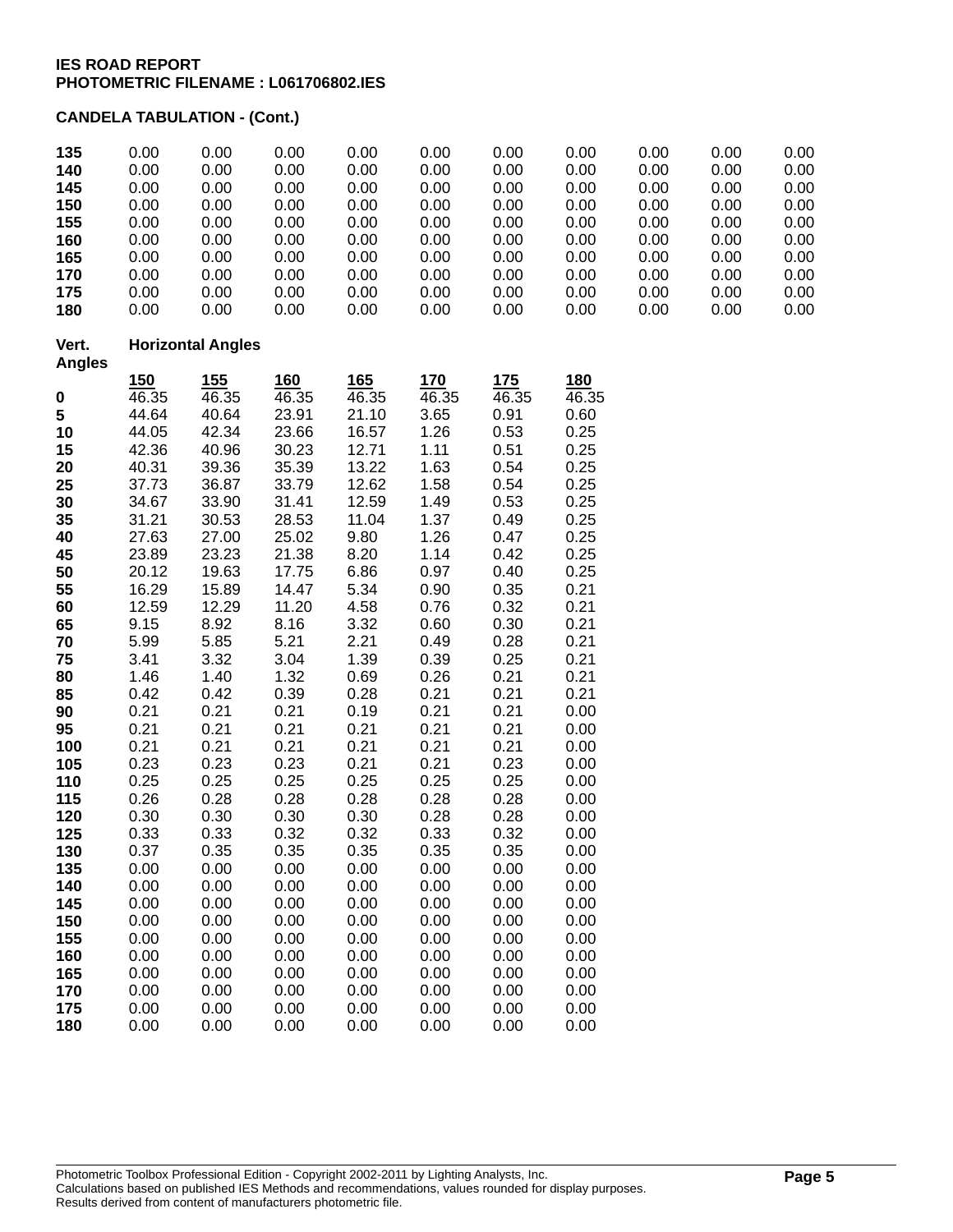## **COEFFICIENTS OF UTILIZATION**



## **FLUX DISTRIBUTION**

|                           | Lumens | Percent<br>Of Luminaire |
|---------------------------|--------|-------------------------|
| Downward Street Side      | 54.5   | 55.7                    |
| Downward House Side       | 42.0   | 42.9                    |
| Downward Total            | 96.5   | 98.6                    |
| <b>Upward Street Side</b> | 0.8    | 0.8                     |
| <b>Upward House Side</b>  | 0.5    | 0.6                     |
| <b>Upward Total</b>       | 1.3    | 1.3                     |
| <b>Total Flux</b>         | 97.8   | 100.0                   |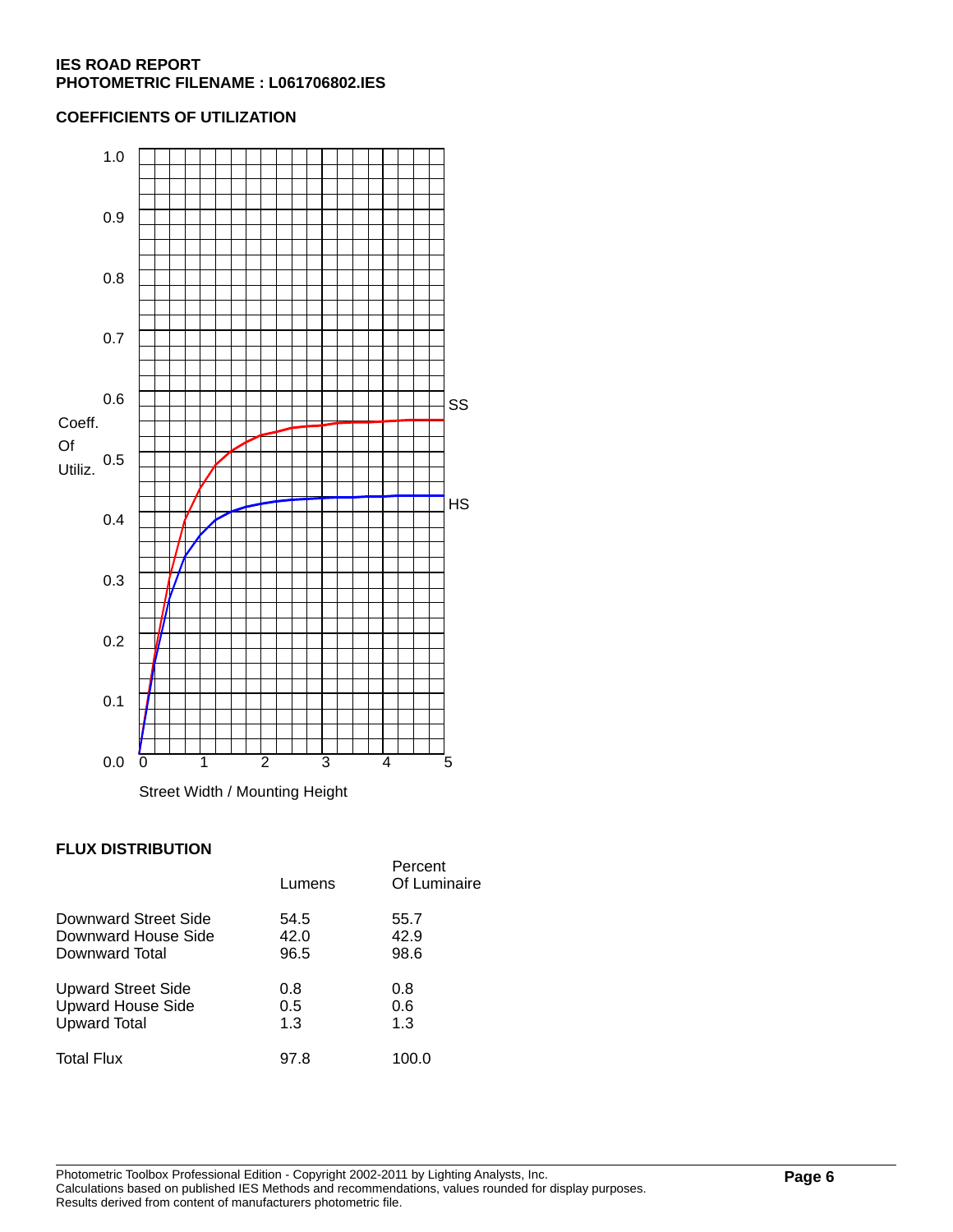## **POLAR GRAPH**



Maximum Candela = 49.8 Located At Horizontal Angle = 10, Vertical Angle = 5 # 1 - Vertical Plane Through Horizontal Angles (0 - 180)

# 2 - Horizontal Cone Through Vertical Angle (5) (Through Max. Cd.)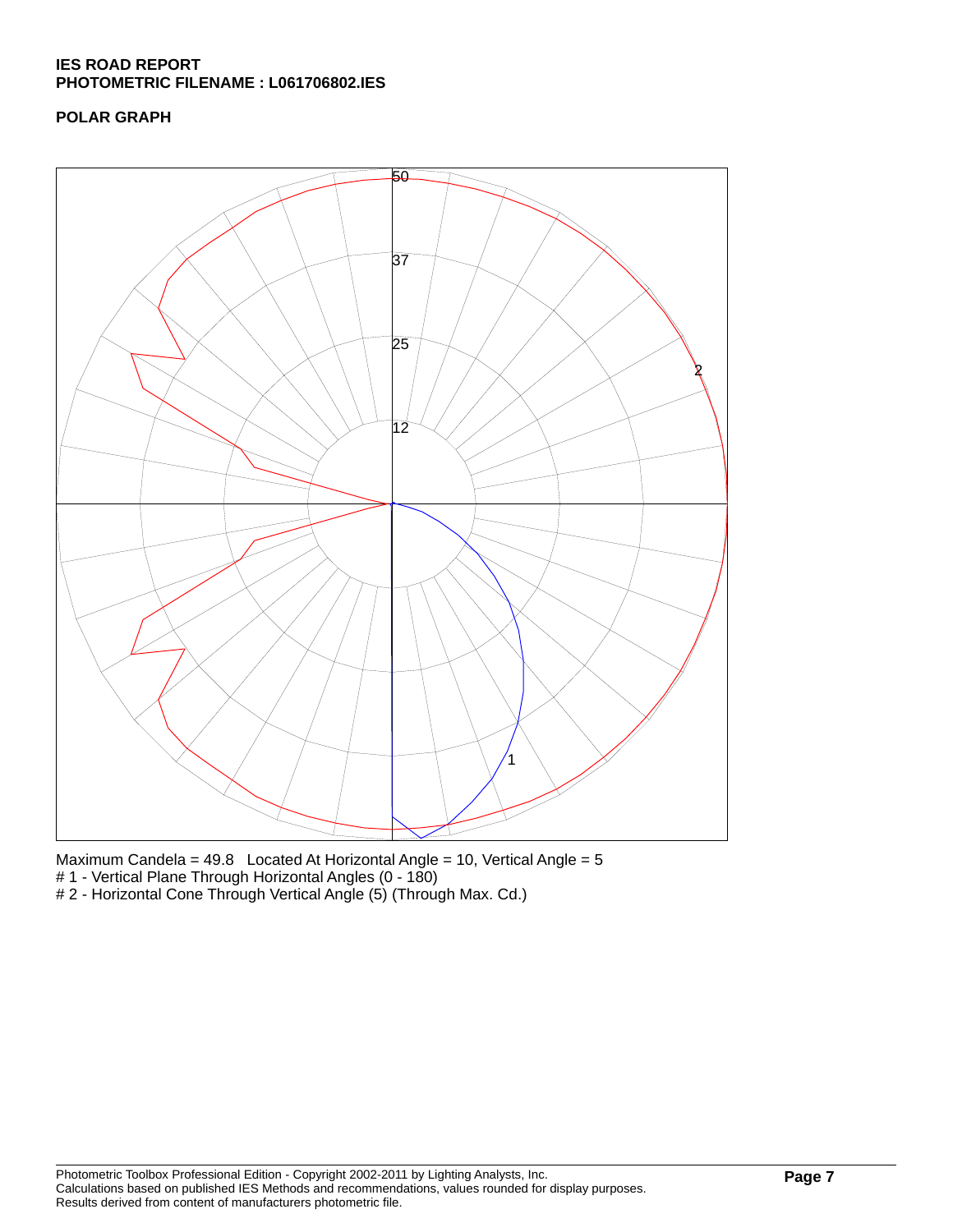## **ISOFOOTCANDLE LINES OF HORIZONTAL ILLUMINANCE**



(+) = Maximum Candela Point